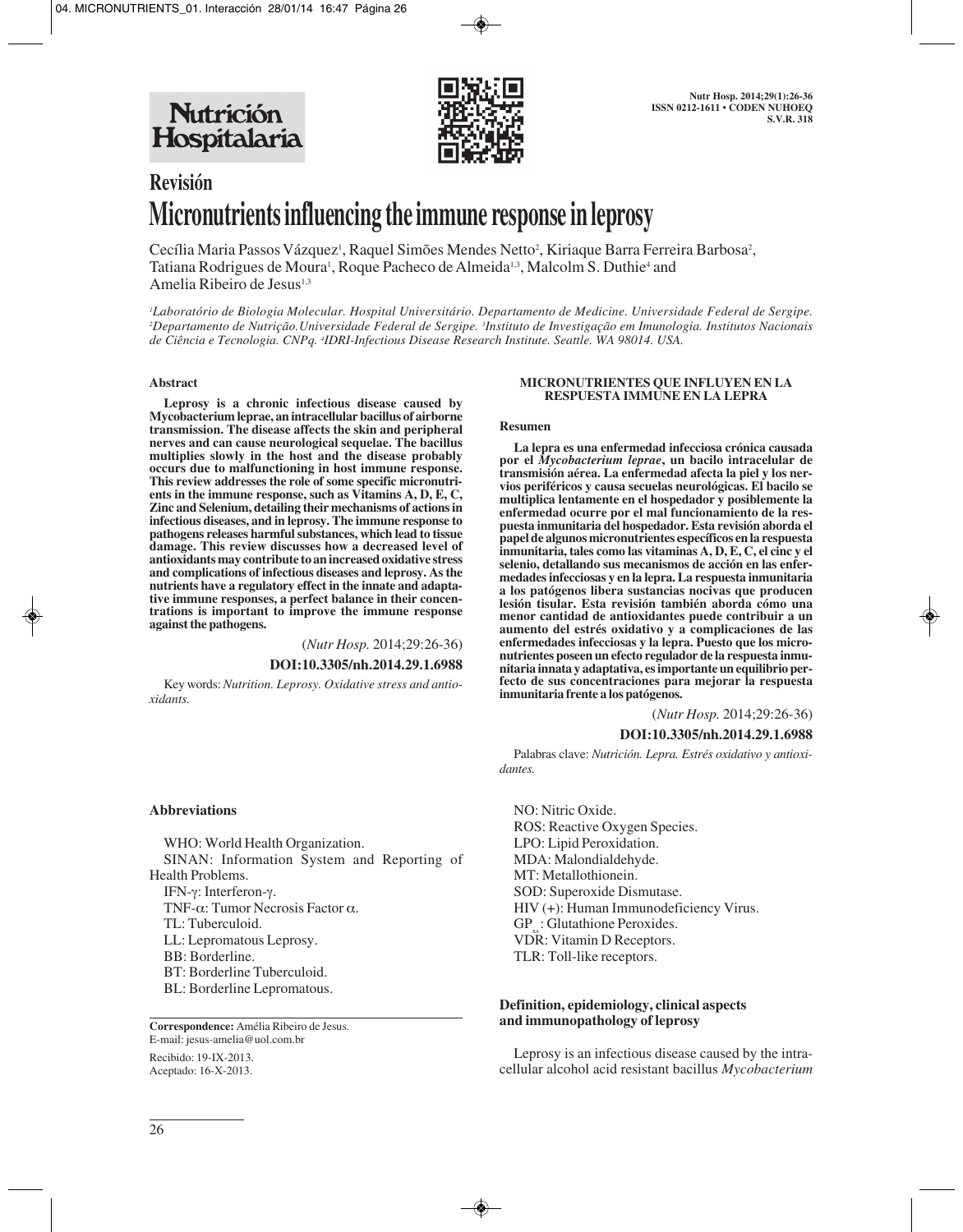*leprae* (*M. leprae*).<sup>1</sup> Its transmission occurs by upper airway through the contact of susceptible individuals with non-treated multibacillary leprosy patients. The disease, affects mainly the skin and peripheral nerves, the mucosa of the upper respiratory tract, and the eyes of the infected persons, provoking severe deformities that lead in many cases to mutilation and social stigma.<sup>2</sup>

According to the World Health Organization (WHO) the global number of cases of leprosy decreased from 2003 to 2009; however, the prevalence of the disease is still high in specific countries, such as India and Brazil.<sup>3</sup> Epidemiological data from WHO show that there were 213,036 new cases in 2009. In Brazil there was a reduction in new cases from 2006 to 2011; however, the country still has a rate of two or more cases per 10,000 inhabitants, still not reaching the goal of the WHO for leprosy control (1 case/10,000 inhabitants). The northeast Brazil was the third area with the highest incidence of leprosy cases. Among the northeast states of Brazil, Maranhão is the most affected by the disease (68.4/100,000 inhabitants), being the fourth Brazilian state most affected. According to data from Information system and reporting of health problems (SINAN 2010), the state of Sergipe presented a detection rate of 18.4/100,000 habitants in 2010.4 The WHO states that the main intervention strategy is the identification of cases and multidrug treatment.2 The global strategy by the World Health Organization (2011 to 2015) aims at reducing the rate of grade 2 of physical disability.3

In leprosy, a wide spectrum of clinical phenotypes is seen.<sup>5</sup> The Ridley-Jopling classification considers six clinical forms: indeterminate, tuberculoid, lepromatous and borderline forms (borderline tuberculoid, mid borderline, and borderline lepromatous borderline).

The indeterminate form (I) is determined by the presence of hypopigmented lesions with sensory disturbance, loss of hair and absence of horripilation. There is no involvement of the nerve trunks and the individuals are not contagious. The tuberculoid form (TL) is defined by skin lesions such as plaques delimited with erythematous-brownish and elevated borders. In this case there is activation of the Th1 response, producing interferon (IFN)-γ, and tumor necrosis factor (TNF)- $\alpha$ , cytokines that activate macrophages to kill the *M. leprae*. This clinical form is paucibacillary, but can be associated with the presence of peripheral neuropathy that may lead to physical debility.6-8 In the lepromatous leprosy (LL), the skin injuries have imprecise limits. When there is a deep infiltration on the face, with natural grooves are accentuation, and the condition is called leonine facies ("lion face"). In this form there is activation of a Th2 response, producing interleukin IL-4, IL-3 and IL-10, which suppresses the Th1 response, facilitating the bacterial replication. This clinical form is multibacillary and is the most contagious of the disease, with continuous infiltration in the skin and nerves, leading also to neurological damage and physical disabilities.<sup>5</sup> In the mid borderline (BB) clinical form, patients present with well-defined plaques with

areas of normal skin within the plaque, giving a "Swiss cheese" appearance. This clinical form also tends to be multibacillary and contagious. The peripheral nerves are frequently compromised and this involvement is intense and extensive. The peripheral neuropathy can continue for many years after the clinical cure of the disease resulting in physical disabilities. The borderline form can also present with lesions reminiscent of the tuberculoid form (borderline tuberculoid-BT), or the lepromatous form (borderline lepromatous-BL).6

*M. leprae* is a pathogen of low proliferation rate and pathogenicity, and in the course of infection it can be seen that the majority of the individuals do not develop the disease. However, the factors that lead the individual to present with disease are unknown. It is an imbalance between the cellular and humoral immune responses that causes the different clinical forms of leprosy. Individuals with the lepromatous clinical forms have a predominance of the Th2 response, which induces a humoral immune response, which is not efficient at destroying the bacillus. This Th2 response also produces IL-10, which suppresses the Th1 response (the cellular immune response), leading to a dissemination of the bacillus and to more severe multibacillary forms of the disease (LL, BL). It is still unclear if the IL-10 is produced only by Th2 cells, or if T regulatory cells are also involved.9 A more recent study described the presence of higher numbers of T regulatory cells expressing FoxP3, CTLA-4 and IL-10 in LL patients than in TT leprosy patients.10 Although some components present in the surface of *M. leprae* are known to induce IL-10, explaining the suppression of the Th1 immune response of the host, not all individuals develop severe clinical forms. In fact, some individuals present an effective cellular immune response and develop the paucibacillary clinical forms of the disease (I, TL and BT).

The course of the infection is dependent on individual factors that influence the host immunologic response. In its turn, the immune response can be influenced by genetic and environmental factors, including the patient s nutritional status.<sup>7-8,11,12</sup> Nutritional deficiencies are common in countries in which leprosy is endemic. It is possible that the clinical presentation of the disease is a result of nutritional deficiencies interacting with other environmental and genetic factors of the host. Nutrition is known to influence immune response in several aspects. Deficiency of trace elements and vitamins affect the innate and adaptive immune response, causing an unbalance of the host response to pathogens.13

This review of the literature was performed using the terms "leprosy", micronutrients", "immune response", "oxidative stress" "antioxidants". The variety of terms used allowed a significant coverage in order to conduct a comprehensive search on the topic. Proceeded to the query through the databases PubMed, SciELO and HighWire, covering the years 2000-2013, including also articles relevant to the topic, published previously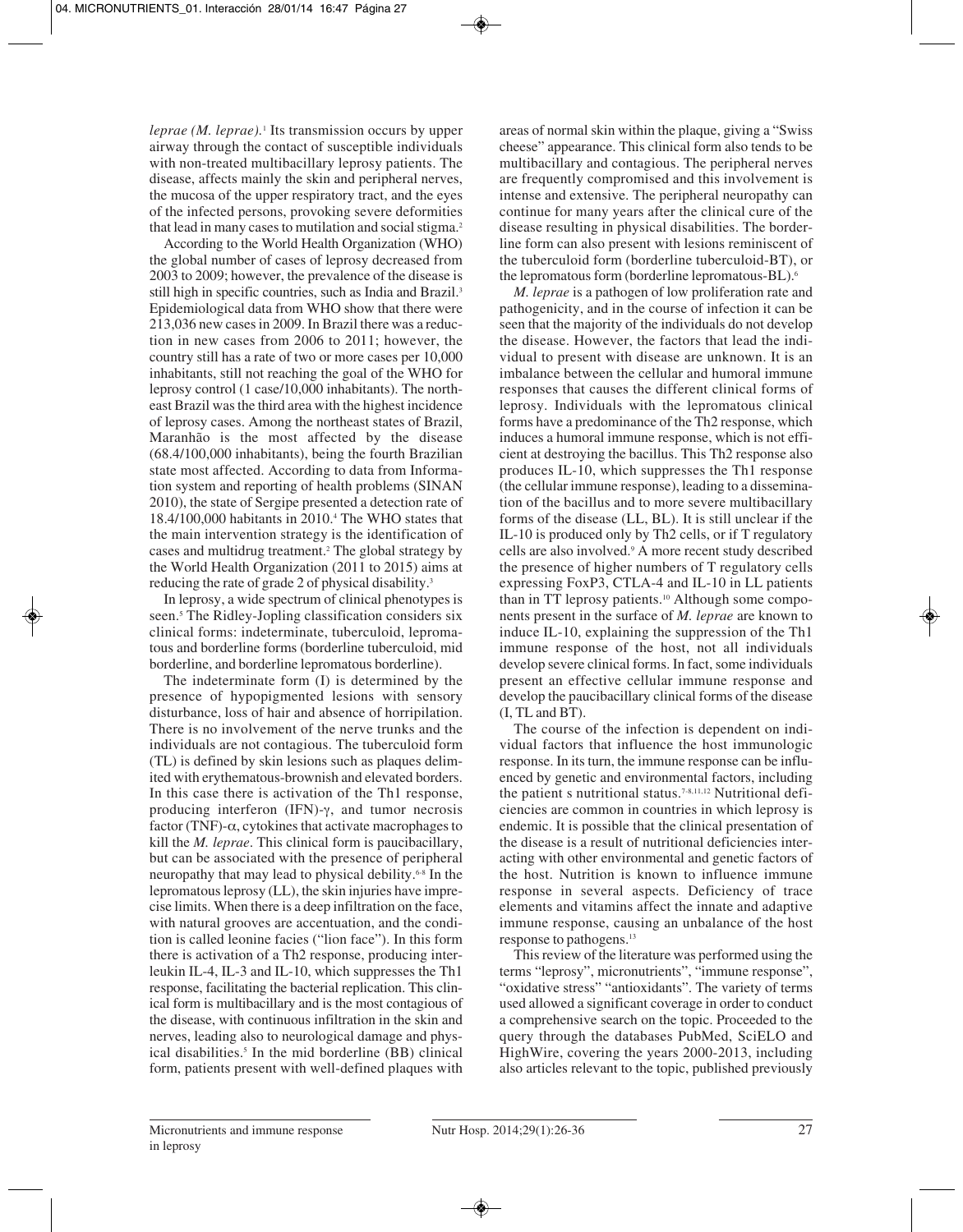cited in the articles previously selected. Were included especially intervention studies, randomized controlled trials, and studies with experimental animals, that were used predominantly for the development of concepts as well as the description of mechanisms of action.

The following topics will describe specific nutrients that influence the immune response, detailing their mechanisms of action, and specific effects in leprosy or in other intracellular infections.

# **Immunologic response to infections and the influence of nutrition**

The human organism is an environment rich in nutrients, which are maintained with an elevated and uniform temperature and that are constantly renewed. Thus, we are an attractive hostel for many pathogens. Therefore all organisms are infected by some kind of pathogen, being responsible for diseases or not. The protection against infections is mediated by natural boundaries and by their immune response. The natural boundaries can be mechanical, chemical or biological. The mechanical barriers consist of epithelial and mucosa surfaces, skin loss and the rapid capacity of mucosa and skin regeneration, air flux, ciliary movement, peristaltic movement, and the mucus produced by the respiratory and digestive mucosas. Chemical barriers include fatty acids, (skin) bactericidal substances such as lysozyme (saliva, sweat and tears), proteolytic enzymes (in the stomach and intestines), acid pH, and anti-bacterial peptides (the skin and the intestines). The biological barriers consist of the normal bacterial flora, which compete for nutrients and for the epithelium receptors with the pathogenic agents and produce the microbiocidal substances.<sup>14</sup>

The immune response is activated when the pathogen overcomes these natural barriers. The infection or pathogen control will depend on the host s ability to produce a response against the infectious agent, and depending on the host, the disease can be exacerbated or controlled.15 Nutritional deficiency can affect both natural barriers and lead to suppressed immune response, since certain micronutrients are important for the maintenance of the integrity of natural barriers, and the appropriate functioning of different components of the immune system, such as cellular response and antibody production.16

The clinical manifestations of an infectious disease can also be a result of intense tissue inflammation mediated by the immune response, as described in the highly sensitive reactions. Products such as TNF-α, nitric oxide (NO) and reactive oxygen species (ROS), although displaying important microbiocidal action, also induce tissue damage. Thus, antioxidant substances (endogenous or nutritional) and modulating cytokines have fundamental role for a balanced immune response, which controls the pathogen multiplication and protects the host tissue.<sup>17</sup>

In different infections the malnutrition effect is variable and difficult to measure. In diseases as measles and tuberculosis the nutritional deficiency presents a relation with the increase in susceptibility and worsens the disease prognosis.18 One of the consequences of the infections from persistent pathogens is the generation of autoimmunity and inflammatory diseases. Although pathogens are the main trigger for the inflammatory response, the hypothesis that nutritional factors can have important contributions in the disease progress cannot be excluded.19

The risk of leprosy is significantly associated with poverty, poor education, dietetic inadequacy, related to total caloric intake and reduced intake of vegetables, fruits and fish.20

Studies conducted in India and Brazil demonstrated dietetic inadequacies among individuals with leprosy and their relatives, specially related to the lack of vegetables and fruits intake. The observed unbalanced diets were explained by inadequate feeding habits mainly associated with the lack of knowledge about the nutritional value of these foods. The economic status was not the main predictor of the diet quality.<sup>21,22</sup>

Both low body weight and overweight individuals are reported to have dietetic inadequacies regarded to the quality of the foods. Overweight individuals from Brazil and from other developing countries are reported to have a diet based on empty calories foods. In a study conducted in Brazil, 41.9% of individuals with leprosy were overweight or obese, and only 3.6% were underweight. The proportion of overweight or obesity and underweight was similar among individuals with leprosy reaction and no reaction.<sup>23</sup> Overweight and obesity among leprosy patients was also reported in other studies in Brazil.<sup>22</sup> Hipercaloric diets seem not to protect individuals against the disease; however, the low quality of the diet is associated with higher risk of leprosy regardless the weight status, mainly because the low intake of antioxidants substances is associated with impaired immunological defense against pathogens such as *M. leprae.*1,21,23,24

In a study of fifty-eight patients with leprosy conducted in India, it was observed nutritional deficiency in different forms of leprosy, but mainly in the lepromatous, the most aggressive clinical form. They described a decrease of serum levels of substances with antioxidant potential, such as retinol (vitamin A), tocopherol (vitamin E), ascorbic acid (vitamin C), zinc, magnesium and selenium.25

Endogen substances such as reactive species of nitrogen and oxygen are the main mechanism of destruction of intracellular agents.26-27 In *M. leprae* infection macrophage activation is important for the control of this microorganism in which the main mechanism of destruction is mediated by ROS and NO. However these radicals have an oxidant activity and can contribute to tissue damage, together with other inflammatory substances produced by the immune system. Dietary substances with antioxidant action can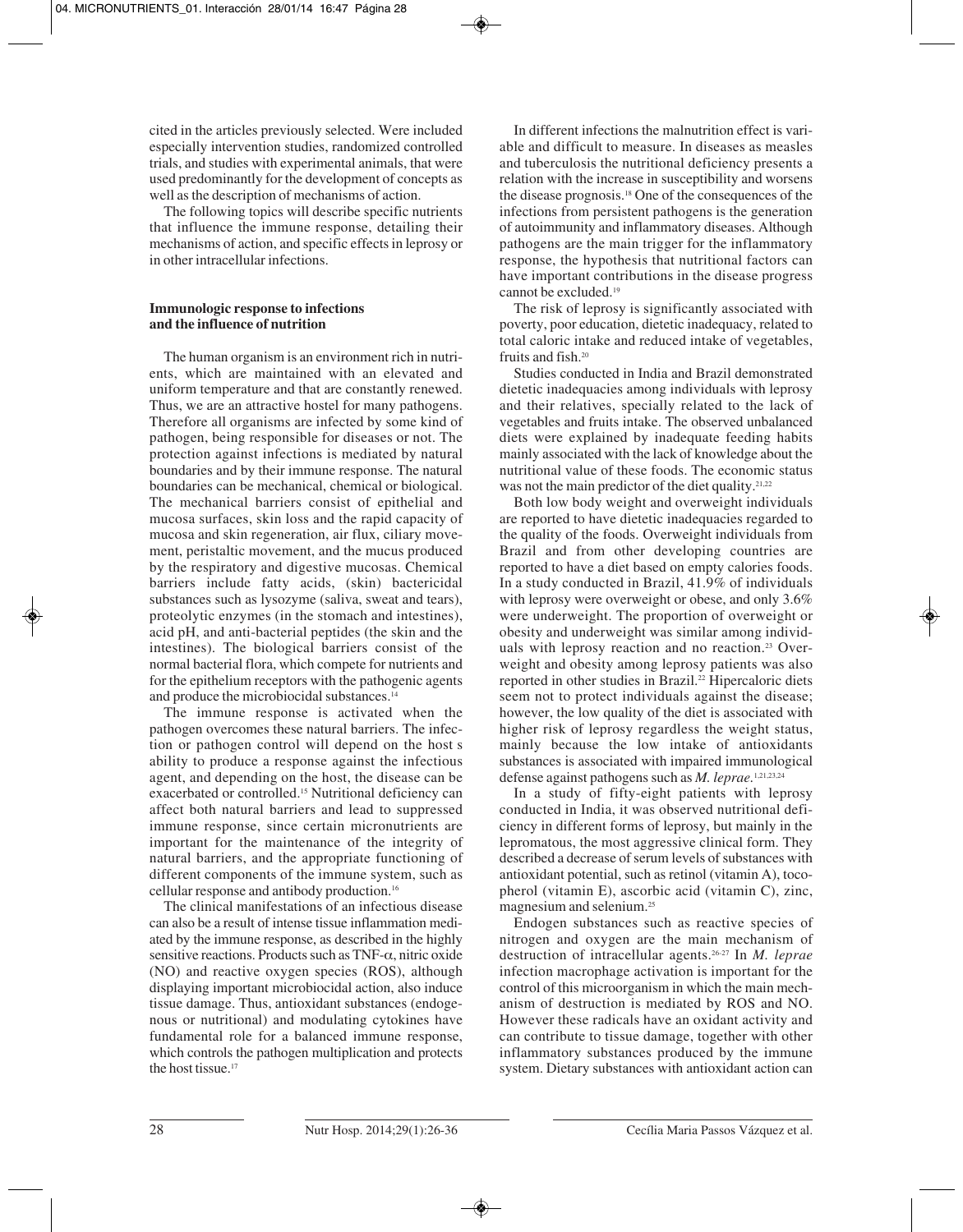| <b>Tabla I</b><br>Main function of micronutrients and their role in the immune system |                                                                                  |                                                                                                      |                                                                                                                   |                                                                         |
|---------------------------------------------------------------------------------------|----------------------------------------------------------------------------------|------------------------------------------------------------------------------------------------------|-------------------------------------------------------------------------------------------------------------------|-------------------------------------------------------------------------|
| <b>Nutrient</b>                                                                       | Source food                                                                      | <b>Function</b>                                                                                      | Role in the immune system                                                                                         | References                                                              |
| Lipid                                                                                 | Vegetable oils, olive oil,<br>almonds, walnuts, peanuts,<br>coconut and avocado. | Assists in the transport<br>and absorption of<br>liposoluble vitamins and<br>cell membrane component | ↑ Production of cytokine<br>IL-1 $\beta$ $\uparrow$ and IL-6.<br>↑ Production TNF-α<br>and inflammatory response. | Kim, 2011;<br>Sreekumar, 2001;<br>Demori, 2006;<br>Krause, 2002.        |
| Iron                                                                                  | Liver, seafood and<br>lean meat.                                                 | Component of hemoglobin<br>and myoglobin and important<br>in oxygen transfer.                        | Involvement of Fenton reaction<br>with production of free radicals<br>with antimicrobial action.                  | Bogdan, 1999;<br>Wanasen, 2007;<br>Krause, 2002.                        |
| Selenium                                                                              | Giblets, fish, seafood,<br>wheatgerm and brazil nut.                             | Involved in the metabolism<br>of fat and vitamin E.                                                  | Component of glutathione<br>peroxides.                                                                            | Fairweather-Tait,<br>2011; Krause, 2002.                                |
| Zinc                                                                                  | Meat, fish, poultry and dairy.                                                   | Acts on growth and cell<br>replication.                                                              | Structural and catalytic<br>component of the superoxide<br>dismutase.                                             | Koury, 2003;<br>Krause, 2002.                                           |
| Vitamin C                                                                             | Citrus fruits, tomatoes,<br>peppers and leafy vegetables.                        | Increases the absorption<br>of nonheme iron.                                                         | Enzymatic cofactor with<br>redox properties.                                                                      | Murray, 2002;<br>Krause, 2002.                                          |
| Vitamin A                                                                             | Liver, egg, milk and carrots.                                                    | Protective action on the skin<br>and mucous and essential role<br>in retinal function.               | Inhibition the lipid peroxidation<br>and the generation of<br>hydroperoxides.                                     | Sies, 1995;<br>Krause, 2002.                                            |
| Vitamin E                                                                             | Vegetable oils, olive oil,<br>almonds and avocados.                              | Protection of cell membrane<br>unsaturated phospholipids.                                            | Decreased lipid peroxidation.                                                                                     | Vijayaraghavhan, 2005;<br>Vanuucchi, 1998;<br>Krause, 2002.             |
| Vitamin D                                                                             | Fish (oil liver), egg yolk,<br>butter, cheeses and meats.                        | Maintaining homeostasis of<br>calcium and phosphorus.                                                | Expression of antimicrobial<br>peptides.                                                                          | Santiago, 2008;<br>Liu, 2006;<br>Chocano-Bedoya, 2009;<br>Krause, 2002. |

counterbalance these effects of the oxidative stress, and a reduction of the antioxidant species can contribute to complications in the treatment and associating to the progression of the disease.28 The table I describes nutrients with oxidant and antioxidant actions, their food sources and effects in the immune system. However, no studies have investigated the role of iron and lipids in the protective response against infectious agents, although, it has been shown that lipids have a role in the inflammation, being the inducers of metabolic alteration found in obesity.29

Thus, the antioxidant substances protect the tissue and body lipids from the lesion caused by oxidant produced by normal metabolism or by response to the inflammation. Moreover, these substances reestablish the balance and allow the organism to tolerate the oxidative stress. In the presence of disease and/or malnutrition, the rupture of this balance occurs and consequently the severe stress, with alteration of the cellular metabolism, DNA lesion and lipidic peroxidation. These events contribute to the progression of systemic inflammation, culminating in cellular death and multiple organ dysfunction.30

The control of a variety of socioeconomic, environmental, and behavioral risk factors associated with the adequate implementation of multi-drug therapy would minimize the occurrence of leprosy in an endemic area.20 The quality of the diet is a behavioral factor that. should be further explored to understand the role of micronutrients in the immune response against *M. leprae*. Nutrition education would be a suitable approach to improve the patients' nutritional status aiming to achieve better clinical outcomes related to treatment response, inflammatory manifestations as leprosy reactions and neurological disabilities.<sup>31</sup>

# *Vitamin A - The role in the immune response and studies associating vitamin A deficiency with leprosy*

Vitamin A and its precursors, retinoic acid and βcarotene are important antioxidants in the body. These nutrients are capable of interacting with free radicals, such as peroxyl, inhibiting lipid peroxidation and the generation of hydroperoxides through the stabilization of the peroxyl radical.32 Through their photoprotective action, the carotenoids quench the singlet forms of the oxygen generated in the cells, transforming them into less reactive species. Besides this action, through its double conjugated bond, carotenoids capture free radicals that could induce oxidative damage.33 However, some factors in biological systems interfere in this antioxidant capacity, β-carotene acts as an antioxidant nutrient in low partial oxygen pressures and when there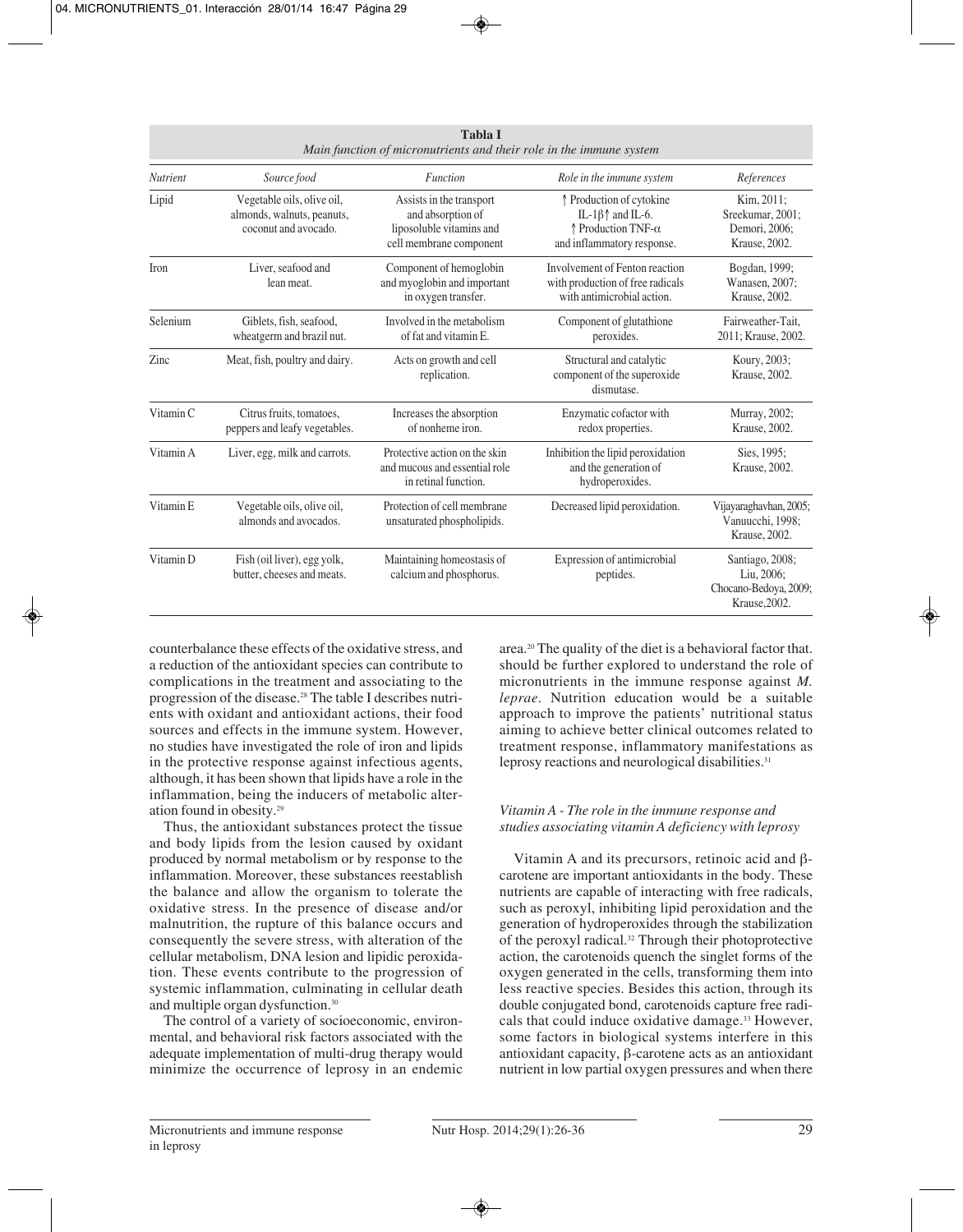are high oxygen concentrations, vitamin E can complement this antioxidant action.<sup>34</sup> An increase in oxidant stress is documented in leprosy-affected individuals.<sup>1</sup>

Vitamin A also has an important role in the regulation of several components of the immune response, including both innate and acquired immunity (both cellular and humoral).<sup>35,36,37</sup> Regarding innate immunity, the deficiency of vitamin A is associated with a decrease in phagocytosis and oxidative burst activities of macrophages.16 A decrease in NK cells was also reported under this condition.<sup>38</sup> In acquired immunity, studies evaluating the effects of vitamin A deficiency are controversial, describing a decrease in IFN-γ production, which represents the Th1 response and a deficiency in Th2 or humoral response.13-39 In an Indonesian study conducted in children with vitamin A deficiency, a decrease in *ex-vivo* production of IFN-γ was detected.13 Given the importance of IFN-γ for exerting critical functions in Th1 type immunity, this observation suggests the importance of vitamin A in control of infections by intracellular microorganisms, such as *M. leprae*. On the other hand, the addition of retinoic acid *in vitro* induced the production of IL-10 and an anti-inflammatory response through the inhibition of IL-12 and TNF- $\alpha$  production in mononuclear umbilical cord and monocyte lineage cells. Since IL-12 is important for the induction of Th1 diferenciation, the administration of this vitamin inhibits the Th1 response, described that vitamin A deficiency compromises also Th2 responses and decreases IgG1 and IgE antibody production.13-39

In leprosy, a previous study reported a decrease in serum concentrations of vitamin A, predominantly in lepromatous leprosy (LL) patients, where there is a depression of the Th1 immune response and replication of *M. leprae* in macrophages, and a predominance of the humoral response.<sup>1</sup> A reduction in serum concentrations of vitamin A was also seen in children with visceral leishmaniasis in northeastern Brazil, another intracellular microorganism.40 These data support the findings of Wieringa and colleagues<sup>13</sup> that vitamin A deficiency has more detrimental effects on the Th1 immune response. A recent study shows that the induction of T regulatory cells by an antigen from *Schistosoma mansoni* eggs, called w1, is dependent on vitamin A. T regulatory cells can down modulate both Th1 and Th2 responses, and are important in the control of inflammatory and autoimmune diseases.<sup>41</sup> Additional studies to clarify the effects of vitamin A in the immune response to infectious agents, such as leprosy, appear merited. This is especially valid in countries such as Brazil, where general or specific nutritional shortages can be found in the context of many infectious diseases. In this review we report the data of a nutritional study in leprosy patients and observed that over 50% of the individuals with leprosy and controls living in the same house present with consumption below recommended levels for vitamin A, evaluated by the food consumption using food records and classifications of the DRI's adequacy, 2006.

# *Vitamin E - Protective role in the oxidative stress in leprosy*

It was demonstrated that free radicals and lipid peroxidation suppress immune responses. Vitamin E most important lipid soluble antioxidant, as it is required to protect the lipid membranes against peroxidation. Additionally, it has been demonstrated in elderly rats that a diet rich in vitamin E increases the production of IL-2 and IFN-γ induced by infected lymphocytes in influenza. These observations suggest that increasing vitamin E ingestion above normal levels improves the immune response against infections.<sup>42</sup>  $\alpha$  ±-tocopherol, the most active form of vitamin E, has affinity for phospholipids of the mitochondria, endoplasmatic reticulum and plasma membrane and constitutes the first line of defense against the peroxidation of polyunsaturated fatty acids contained in these phospholipid membranes. When interacting with the cellular membranes reactive oxygen species (ROS) break the polyunsaturated fatty acids that compose the membrane. An example of this is when the hydroxyl radical interacts with the fatty acid of the membrane, holding a hydrogen atom resulting in the generation of lipid radical (fig. 1). This lipid radical can be unpaired incorporates rapidly the oxygen molecules in the structure and transforms itself in a peroxide radical originating an hydroperoxide, forming a new free lipid radical; this chain reaction causes the loss of the membrane integrity.43 The tocopherols can neutralize these reactions via the donation of phenol hydrogen to the peroxil free radical of the polyunsaturated fatty acid, resulting in neutralization, as depicted in figure 2.34 The inhibition of the lipid peroxidation by neutralizing the peroxil radical by vitamin E can be aided by vitamin C, reduced gluthatione and NADPH. However, a perfect balance of the concentrations of these components is necessary, because the isolated elevated concentrations of vitamin E can have a pro-oxidant effect, inducing to classical alterations of the free radicals.44

In a case-control study, untreated leprosy patients presented with higher levels of lipid peroxidation (LPO) than healthy individuals, demonstrating the presence of oxidative stress in this disease. However, the levels of LPO were not reduced after the beginning of treatment, probably because of the increase of the production of free radicals during the immune-mediated killing of *M. leprae*. A subgroup of the leprosy patients received the conventional multidrug therapy (dapsone, rifampicin and clofazimine) and was simultaneously treated with 400 IU of vitamin E, daily, during 12 months. This additional vitamin E treatment reduced LPO levels close to the normal range.<sup>45</sup> This vitamin E deficiency and supplementation with nutrients during treatment was also described in tuberculosis.46-47 Patients with tuberculosis showed reduced values for vitamin C and E before treatment, and also higher serum level of Malondialdehyde (MDA) when compared to healthy controls.<sup>47</sup> Interestingly, the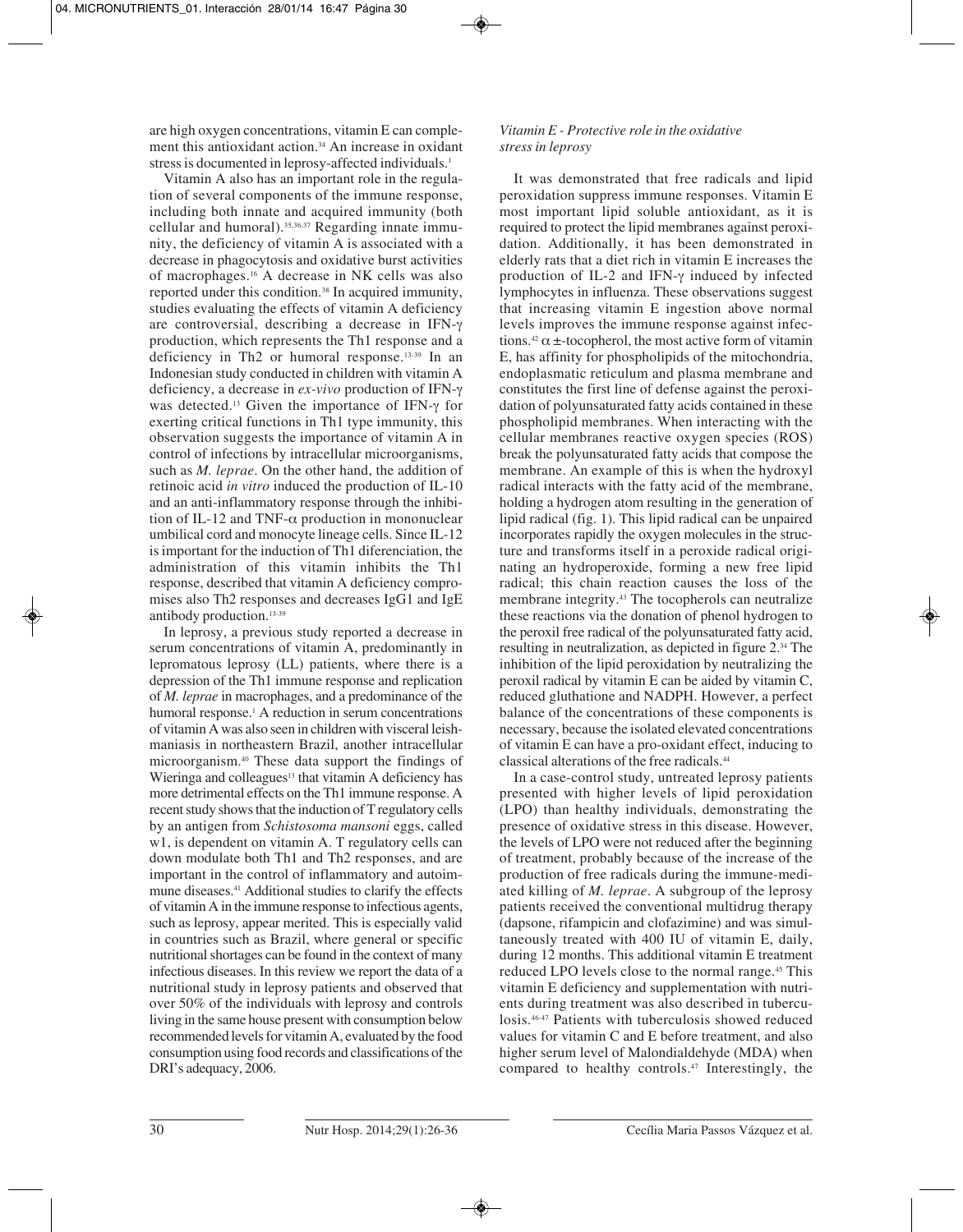

*Fig. 1.—Reactive Oxygen Species and vitamin E precursor action in the cell membrane. The interaction of ROS with cellular membranes breaks polyunsaturated fatty acids by the successive generation of free radicals. When ROS interact with fatty acid of the membrane frees a lipid radical, that interact with oxygen, generating peroxide radical, which interacts with other molecules of fatty acid, originating a hydroperoxide, and once more, breaking the lipid structure of the cellular membrane. The active form of vitamin E, the* α*-tocopherol, neutralizes this chain reaction (represented by the block sign in red) because it donates hydrogen atoms to the free radicals generated in this process. In Leprosy, it was observed an increase in the lipid peroxidation (LPO), and the treatment with vitamin E associated with polychemotherapy reduced the LPO levels.*



*Fig. 2.—Participation of the active metabolite of Vitamin D (1,25(OH)2 VD3) in the immune response against M. leprae. The 1,25 (OH)2 VD3 increases the expression of VDR, IL-1 and the peptide cathelicidin in macrophages, contributing for the bacteria clearance mediated by the innate immune response. However, the dissemination of mycobacteria can be associated to the action of 1,25 (OH)2 VD3 in dendritic and T cells. The 1,25(OH)2 VD3 reduces the maturation of the dendritic cells by reducing the IL-12 expression, MHC class II, CD 40, CD80, CD60, and increases the IL-10 production and FoxP3 expression in T cells, favoring the generation of the regulatory T cell. Regulatory T cells suppresses the Th1 response and interferes in the microbicidal functions of macrophages, contributing to the persistence of the mycobacteria in the host.*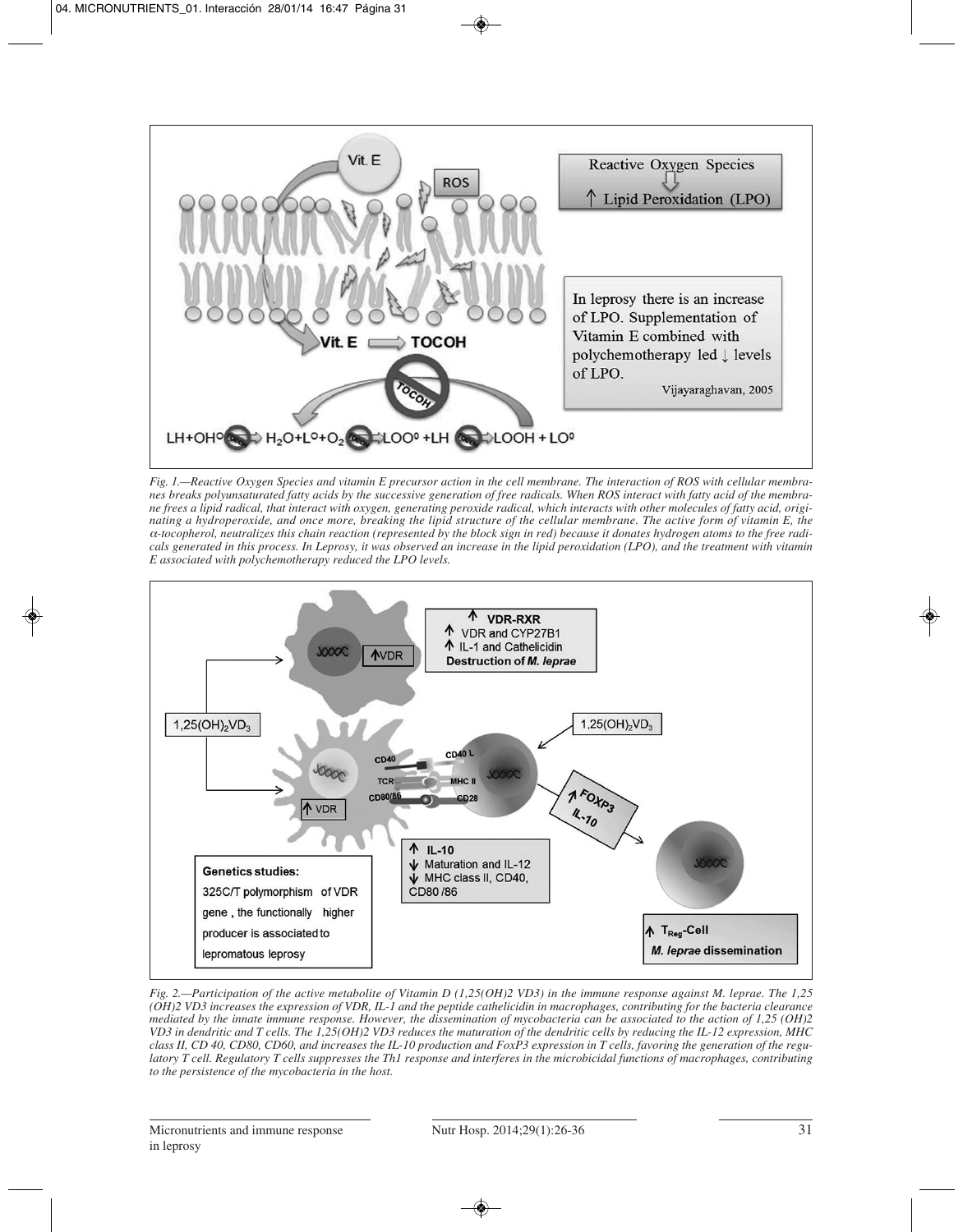supplementation of 140 mg of vitamin E and 200 µg of selenium for two months in patients with pulmonary TB treated with standard chemotherapy resulted in a decrease oxidative stress and improved antioxidant status compared to TB patients treated with standard chemotherapy but without receiving supplementation of nutrients.46

# *Vitamin C and zinc - Their role in the immune response to infectious diseases*

Vitamin C and Zinc and are essential for maintaining our health and are important for resistance to infections. Deficiencies in vitamin C or zinc negatively impact the immune system.<sup>48</sup>

Vitamin C participates in several metabolic processes and acts as an enzymatic co-factor in the oxi-reduction processes, increasing the absorption of iron and inactivation of free radicals.49,50 Vitamin C constitutes a reduction agent that reduces some molecular oxygen components. This oxi-reduction action occurs when vitamin C captures the oxygen present in the medium, through stable chemical reactions, being unavailable for the process of auto oxidation.34

Antioxidant substances that are not enzymatic, such as ascorbic acid (vitamin C), provide an important role in the control of the inflammation induced by ROS. It is known that ROS presents an essential role in the death of intracellular bacteria such as *M. leprae* and other intracellular pathogens; however the immune system can also be vulnerable to these oxidative attacks. The oxidative stress induced by high concentrations of ROS can decrease the integrity of the cell membrane, with resultant alterations in the membrane flow and communication between cells affecting the immune response.51-52 Therefore, in clinical conditions such as infections that present with high ROS concentrations, vitamin C deficiency can exacerbate the clinical status of the patients.

Studies with healthy children and adults using supplementation of vitamin C of 20 mg/kg/day and 1-3 g/day, respectively, enhance the capacity of neutrophils and macrophages to eradicate microbes. Peritoneal macrophages from mice treated *in vivo* with antioxidant vitamins, including vitamin C, have an improved phagocytosis function.48 Although no studies have formally evaluated the role of vitamin C in leprosy, it is likely that vitamin C deficiency adversely affects the disease, considering these negative effects in phagocytic cells.

A decreased in serum levels of ascorbic acid was described in patients with tuberculosis, when compared to healthy controls.53-54 After 1 month of multidrug therapy, 15 patients were supplemented with 1 g of ascorbic acid and 600 mg of vitamin E, and these patients presented an increase in plasma antioxidant capacity.<sup>55</sup>

Studies in humans show that the zinc deficiency provokes a deficiency of Th1 response. Inflammatory cytokines, such as IFN-γ, IL-2 and TNF-α that are important for the control of intracellular pathogens, such as *M. leprae*, were reduced, while the production of IL-4, IL-6 and IL-10 were not affected.<sup>56</sup> Conversely, prolonged zinc supplementation increased the production of IL-2 and significantly decreased the incidence of respiratory infections.<sup>56</sup> IL-2 is a cytokine that induces proliferation of Th1 cells.

The possible antioxidant role of zinc can be associated with regulation of metallothionein (MT) expression, a protein with low molecular weight and rich in cysteine residue, which has antioxidant properties in many conditions such as radiation, drugs and heavy metal exposures.57 Zinc is a structural and catalytic component of the superoxide dismutase (SOD), and is important for its activity. SOD is an antioxidant enzyme that reduces oxidant effect of the oxygen reactive species, transforming superoxide  $(O_2, +O_2, +2H^+)$ in hydrogen peroxide  $(H_2O_2 + O_2)$ , a form that minimizes the chain reaction of the cellular injury. There are two types of SOD, a cytoplasmic form, which contains copper-zinc in its molecule (CuZnSOD), and a mitocondrial form, which contains manganese (MnSOD).58 The loss of zinc in the cellular membrane can affect its function, flow, the sodium and calcium transport channels and the hydro and osmotic balance of the cell. Zinc still can stabilize the reduced form of sulfhydryl groups, protecting against the effects of lipid peroxidation of the cellular membranes.<sup>59</sup>

A study compared the levels of zinc in blood and scalp hair of males infected by the human immunodeficiency virus (HIV+) with healthy males controls, and showed that HIV+ patients had lower levels of zinc when compared to controls  $(p < 0.001)$ . The zinc deficiency may contribute to the emergence of other secondary infections in HIV + patients, increased morbidity and mortality of these individuals.<sup>60</sup>

# *Selenium - The role of in the inflammatory response*

Selenium is a micronutrient classified as an essential trace element that is strongly linked with complex enzymatic and metabolic functions. Selenium has several biological functions, the most important being its interaction with the glutathione peroxides  $(GP)$ . The glutathione catalyzes the reduction of hydrogen peroxide and organic hydroperoxides thus it is important to protect the lipids from the membrane and other cellular constituents against oxidative injuries.<sup>61</sup>

Selenium also affects the chemotactic and microbicidal activities of phagocytic cells, components of the innate immune response. Selenium modulates leukotriene synthesis and peroxide regulation in the microenvironment of immune competent cells.61-62 However, a perfect balance of selenium must be maintained, because, while phagocytosis and lymphocyte activity can be stimulated in an adequate selenium supplementation, higher doses are inhibitory. Although clinical studies have demon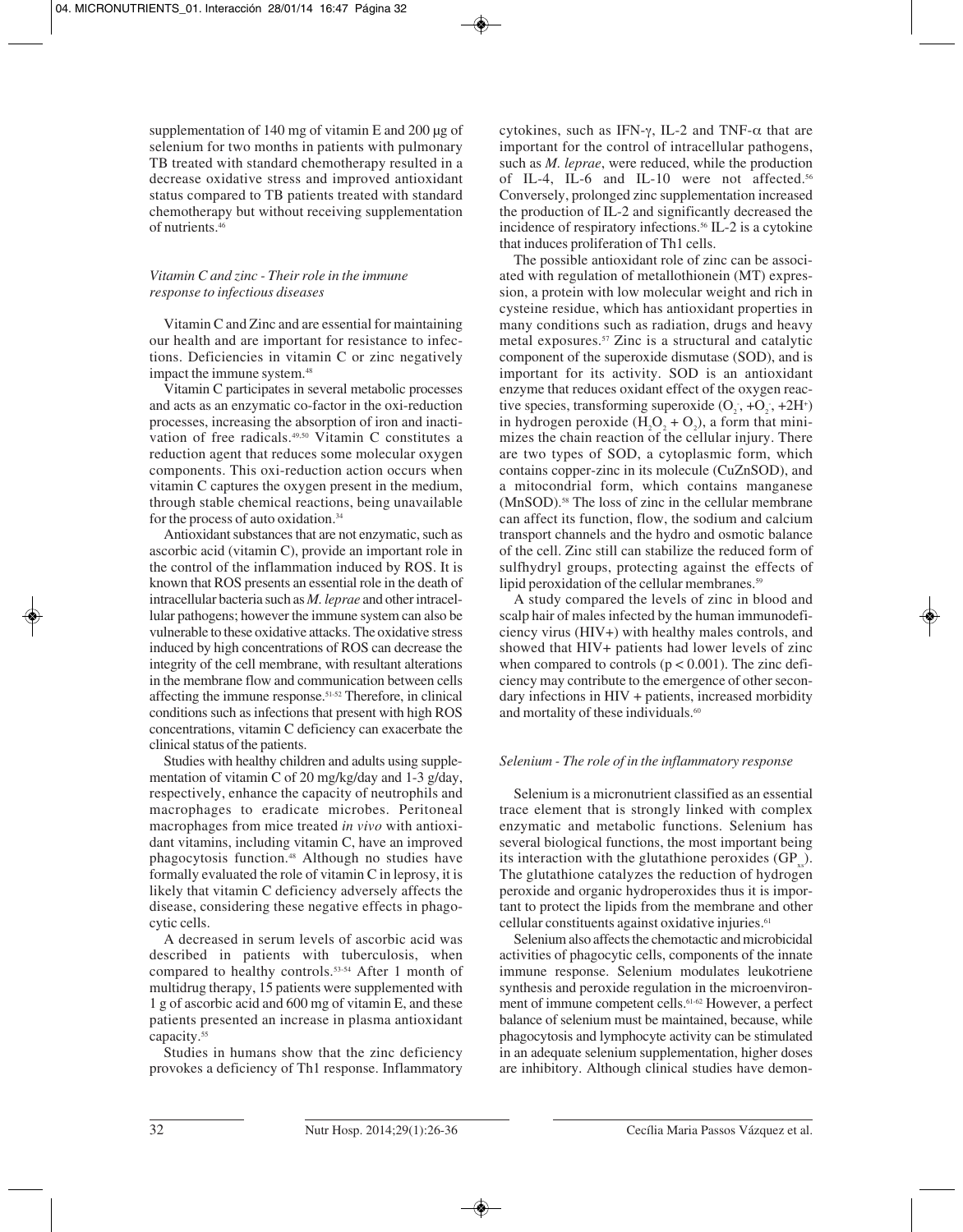strated selenium deficiency in patients with tuberculosis, asthma and HIV, there are no reports regarding the selenium levels in leprosy patients.<sup>63-64</sup>

Although several studies show the oxidant and antioxidant effects of each specific nutrient, the supplementation of these nutrients must be carefully evaluated due to the interaction of their effects. It is observed that high doses of a single antioxidant nutrient might induce an opposite oxidant effect. Moreover, it is important to take into account that the biochemical, clinical and genetic individuality of the response to the nutrients, being difficult to establish their ideal doses and specific effects in the prevention and treatment of diseases.<sup>65</sup>

# *Vitamin D – Immunemodulatory functions in mycobacteria infections and specifically in leprosy*

During many years it was defined that vitamin D presents an essential role on the development of bones mineralization, however other role for vitamin D has been suggested after the discovery of vitamin D receptors (VDR) in tissues that are not involved in calcium and phosphate metabolism. The VDR are also seen in many tissues and body cells, with the capacity to develop a great variety of biological response. The immunomodulatory action of vitamin D happens through direct action of T cell function and the cell presenting antigens.<sup>50,66</sup>

*Mycobacterium tuberculosis* (*M. tuberculosis*) and *M. leprae* are intracellular bacteria, so the defense mechanisms of host against the pathogens are similar. Interestingly, before discovering the etiological cause for tuberculosis, it was usual to use vitamin D from cod liver oil and exposure to sun radiation for its treatment.67-68 In fact, recent studies associate vitamin D deficiency with the increase in development of tuberculosis.37,69,70 The biological mechanisms through which vitamin D modulates the immune system to fight *Mycobacterium* are still under study, though some are already known. The vitamin D active metabolite,  $1\alpha$ , 25-dihidroxivitamin D3 ( $1\alpha$ , 25-(OH)<sub>2</sub>D<sub>3</sub>), present an *in vitro* antimicrobial activity in monocytes and macrophages (fig. 2). The  $1\alpha, 25$ -(OH)<sub>2</sub>D<sub>3</sub> acts by improving the phagosome and lysosome fusion in infected macrophages, reverting the ability of *Mycobaterium sp.* of preventing the fusion of phagosomes to lysosomes.<sup>71</sup> The  $1\alpha, 25$ -(OH)<sub>2</sub>D<sub>3</sub> also promotes the death of the *Mycobacterium sp.*, by inducing the production of antimicrobial peptides in the infected macrophages and neutrophils. These peptides have immunomodulatory activity in innate immunity. They are divided into two families: cathelicidins and defensins, both involved in immune response in several infectious diseases.72 One of the studied peptides of the cathelicidin family is the LL-3, that is involved in the first line of defense against infections, recruiting monocytes, T-cells and neutrophils to the infection site. Additionally, the LL-37 activates macrophages by

binding to Toll-like receptors (TLR), inducing the death of *M. tuberculosis*. These data are corroborated by an study which showed that serum samples from individuals from populations known to have a high susceptibility to develop tuberculosis present low concentration of 25-hydroxivitamin D and low efficiency of the cathelicidin peptide.73 Matzner and colleagues, 2011 compared the levels of cathelicidin and 25OH-vitamin D3in 29 leprosy patients and 19 healthy subjects, and showed that levels of cathelicidin in the leprosy patient were lower than the control's group ( $p <$ 0.001), although the levels 25OH-vitamin D3 did not differ between the groups.<sup>74</sup>

It is also known that IFN-γ, secreted by Th1 cells, which have a known protective role against intracellular agents, potentiates the effect of the  $1\alpha$ -hidroxilase enzyme. This enzyme converts the vitamin D from inactive to active form  $(1\alpha, 25\text{-} (OH)_2\text{D}_3)$ . Additionally, IFN-γ also inhibits the induction of an enzyme which participates in the  $1\alpha, 25$ -(OH)<sub>2</sub>D<sub>3</sub> inactivation.<sup>75</sup> On the other hand,  $1\alpha, 25-(OH)_2D_3$  can contribute to the dissemination of *M. leprae* by affecting dendritic cells and T-regulatory cells. In the dendritic cells,  $1\alpha$ ,  $25$ - $(OH)_{2}D_{3}$  decreases maturation, inhibiting the MCH class II, CD40, CD80, CD86 expression, decreases the IL-12 and increases the IL-10 production. In T-cell,  $1\alpha, 25$ -(OH)<sub>2</sub>D<sub>3</sub> can promote FoxP3 expression and the IL-10 production, favoring the development of T regulatory cells<sup>76</sup> (fig. 2).

As infectious diseases are multifactorial it can also be influenced by other environmental and genetic factors. The genetic factors can also affect the susceptibility to infections and the levels and effects of nutrients, such as of vitamin D. A polymorphism in the vitamin D receptor gene (codon 352 C/T) was described, which is functional and leads to a decrease of the active metabolite of this vitamin and affects bone mineralization. However, this receptor also affects the Th1/Th2 immune response. Individuals who present tt homozygous gene alleles tend to develop a Th1 response, and those who present TT homozygous gene alleles tend to develop a Th2 response. It was shown, in a case-control study with 2015 Africans, that genotype tt was less frequent in tuberculosis patients.77 A study done in India with 231 leprosy patients (107 tuberculoid and 124 lepromatous) from Calcuta, India, has evaluated this polymorphism in the vitamin D receptor gene (codon 352 C/T) and verified that genotype tt was associated with tuberculoid leprosy (Odds ratio  $[OR] =$ 3.22 [95% CI 1.47-7.13]), genotype TT was associated with lepramatous leprosy (OR 1.67 [95% CI 1.02- 2.75]) and the resistance in developing the disease can be associated to the heterozygous genotype (Tt) (OR 0.58 [95% CI 0.38-0.89])<sup>78</sup>.

The data above suggest that VDR and vitamin D can have great importance in the human infection by intracellular agents such as in tuberculosis and leprosy. Their stimulating actions to innate immune response and down modulatory actions to the adaptive immune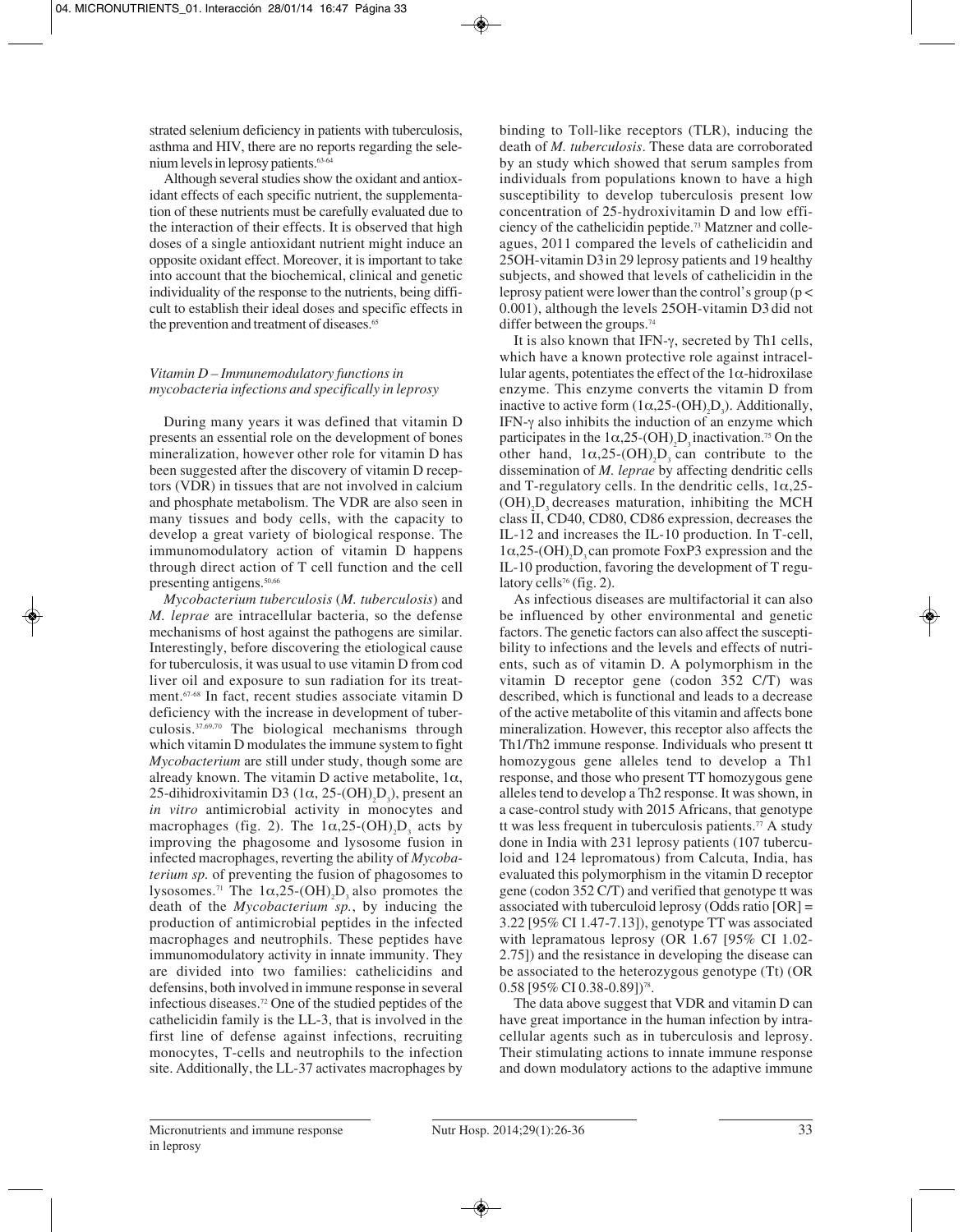response can be fundamental for the asymptomatic balance of the infection. Therefore, studies evaluating deficiency of this vitamin and the polymorphism of its receptor can contribute to predict the clinical evolution and its dietary reposition must be evaluated as adjuvant for the treatment of this disease.

## **Conclusions**

Due to the complexity of clinical presentations, the multitude of factors involved in the control of *M. leprae*, and the complications that can occur, leprosy remains a huge challenge for clinicians and scientists. Immunologically, leprosy is a spectral disease model that involves components of both the innate and adaptive immune response. These contribute not only to protection but also to pathogenesis, with skin and neurological injuries that can ultimately culminate in permanent disability. Leprosy is still relatively understudied, particularly in relation to the impact of various nutritional factors, taking into account that the disease affects developing countries. Leprosy patients, with different clinical forms, but particularly in the lepromatous form, present a reduction in potential antioxidant substances. Several studies show familial aggregation and the influence of genetics in disease outcome, which open the possibility of an influence of a combination of genetic background with environmental factors. The importance of nutritional status, specially related to micronutrients should be investigated, mainly because the disease develops in long term and the nutritional balance might reduce the risk of acquiring the disease. It is also known that a reduction in the level of antioxidant and immune modulatory nutrients can contribute for an increase in the oxidative stress and complication in the disease and in its treatment, since the decrease of these nutrients can be one of the reasons for the increase of the skin and neurological injuries induced by immune response products against the pathogen. Thus, further studies considering the action of these antioxidant and immune modulatory nutrients in patients infected with *M. Leprae* should be designed to elucidate pathogenic mechanisms. This knowledge is of great importance to give support for dietary supplementation as an adjuvant for improvement of the leprosy treatment.

# **Conflict of interest**

The authors declare there is no conflict of interest in the development of the study.

# **Acknowledgements**

The research group is funded by Coordination of Improvement of Education Personnel (CAPES) and the Brazilian Council for Scientific and Technological

Development (CNPq)/ Universal, 2009, Grant No. 477935/2009-5 and by PRONEX, FAPITEC/SE/ FUNTEC/CNPq, 12/2009, Grant No. 019.203.02712/ 2009-8. ARJ and RPA are scientists from CNPq.

## **Author contributions**

CMPV: Wrote the manuscript. RSMN: Contributed to the revision of the manuscript. TRM: Assisted the preparation of figures and contributed to the revision of the manuscript. RPA: Contributed to the revision of the manuscript. MSD: Revised the manuscript. ARJ: Helped to write and review the manuscript.

## **References**

- 1. Lima ES, Roland Ide A, Maroja Mde F, Marcon JL. Vitamin A and lipid peroxidation in patients with different forms of leprosy. *Rev Inst Med Trop Sao Paulo* 2007; 49 (4): 211-4.
- 2. WHO. Leprosy Today. World Health Organization 2011.
- 3. WHO. Weekly epidemiological record. Word Health Organization 2011.
- 4. Notificação SdIdAd. SINAN. 2010.
- 5. Alter A, Alcais A, Abel L, Schurr E. Leprosy as a genetic model for susceptibility to common infectious diseases. Hum Genet 2008; 123 (3): 227-35.
- 6. Scollard DM. The biology of nerve injury in leprosy. *Lepr Rev* 2008; 79 (3): 242-53.
- 7. Scollard DM, Adams LB, Gillis TP, Krahenbuhl JL, Truman RW, Williams DL. The continuing challenges of leprosy. *Clin Microbiol Rev* 2006; 19 (2): 338-8.
- 8. Scollard DM. Leprosy is (still) here, but recognition is often delayed. *South Med J* 2008; 101 (6): 583.
- 9. Fujio K, Okamura T, Yamamoto K. The Family of IL-10 secreting CD4+ T cells. *Adv Immunol* 2010; 105: 99-130.
- 10. Palermo ML, Pagliari C, Trindade MA, Yamashitafuji TM, Duarte AJ, Cacere CR et al. Increased expression of regulatory T cells and down-regulatory molecules in lepromatous leprosy. *Am J Trop Med Hyg* 2012; 86 (5): 878-83.
- 11. Britton WJ, Lockwood DN. Leprosy. *Lancet* 2004; 363 (9416): 1209-19.
- 12. Waitzbertg D. Nutrição oral, enteral e parenteral na prática clínica. 3 ed. São Paulo: Atheneu; 2006.
- 13. Wintergerst ES, Maggini S, Hornig DH. Contribution of selected vitamins and trace elements to immune function. *Ann Nutr Metab* 2007; 51 (4): 301-23.
- 14. Coura J. Dinâmica das doenças infecciosas e parasitárias. 1 ed. Rio de Janeiro: Guanabara Koogan; 2005.
- 15. Albert B. Biologia molecular da célula. 4 ed. Porto Alegre: Artmed; 2004.
- 16. Maggini S, Wintergerst ES, Beveridge S, Hornig DH. Selected vitamins and trace elements support immune function by strengthening epithelial barriers and cellular and humoral immune responses. *Br J Nutr* 2007; 98 (Suppl. 1): S29-35.
- 17. Calder PC, Kew S. The immune system: a target for functional foods? *Br J Nutr* 2002; 88 (Suppl. 2): S165-77.
- 18. Shapira Y, Agmon-Levin N, Shoenfeld Y. Mycobacterium tuberculosis, autoimmunity, and vitamin D. *Clin Rev Allergy Immunol* 2010; 38 (2-3): 169-77.
- 19. Chandra RK, Kumari S. Nutrition and immunity: an overview. *J Nutr* 1994; 124 (8 Suppl.): 1433S-5S.
- 20. Kerr-Pontes LRS. Socioeconomic, environmental, and behavioural risk-factors for leprosy. *Int J Epidemiol* 2006; 35 (4): 994-1000.
- 21. Oh SY, Paik HY, Ju D. Dietary Habits, Food Intake and Functional Outcomes in Those with a History of Hansen's Disease in Korea. *Int J Lepr Other Mycobact Dis* 1998; 66 (1): 34-42.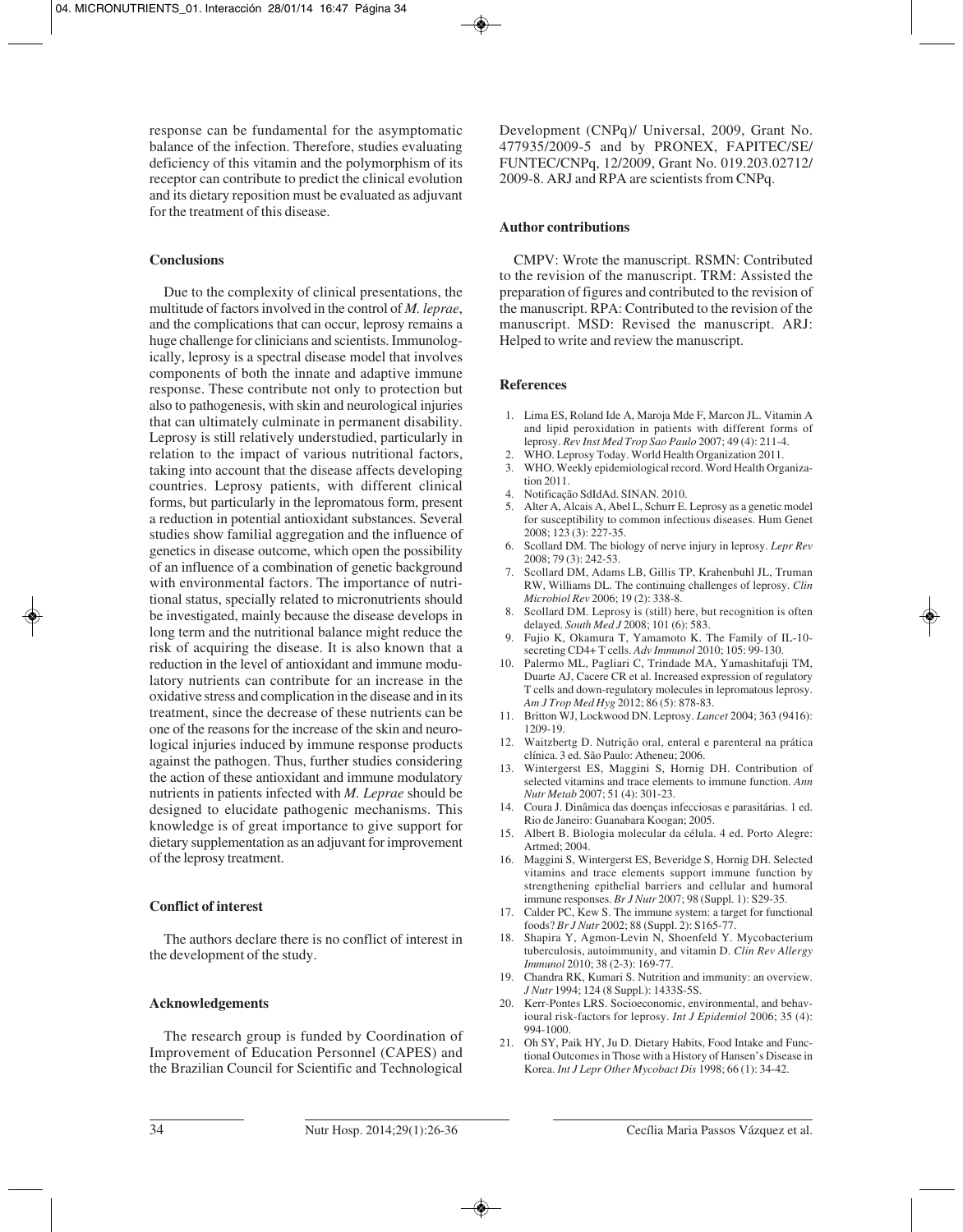- 22. Montenegro RMN, Zandonade E, Molina MDCB, Moreira M. Avaliação nutricional e alimentar de pacientes portadores de hanseníase tratados em unidades de saúde da grande Vitória, Estado do Espírito Santo. *Rev Soc Bras Med Trop* 2011; 44 (2): 228-31.
- 23. Montenegro RMN, Zandonade E, Molina MDCB, Diniz LM. Reactional state and nutritional profile among leprosy patients in the primary health care system, Greater Vitória, Espírito Santo State, Brazil. *Cad Saude Publica* 2012; 28 (1): 31-8.
- 24. Jyothi P, Riyaz N, Nandakumar G, Binitha MP. A study of oxidative stress in paucibacillary and multibacillary leprosy. *Indian J Dermatol Venereol Leprol* 2008; 74 (1): 80.
- 25. Jyothi P, Riyaz N, Nandakumar G, Binitha MP. A study of oxidative stress in paucibacillary and multibacillary leprosy. *Indian J Dermatol Venereol Leprol* 2008; 74 (1): 80.
- 26. Bogdan C. Leishmaniasis: principles of the immune response and function of nitric oxide. *Berl Munch Tierarztl Wochenschr* 1998; 111 (11-12): 409-14.
- 27. Wanasen N, MacLeod CL, Ellies LG, Soong L. L-arginine and cationic amino acid transporter 2B regulate growth and survival of Leishmania amazonensis amastigotes in macrophages. *Infect Immun* 2007; 75 (6): 2802-10.
- 28. Azzini E, Polito A, Fumagalli A, Intorre F, Venneria E. Mediterranean Diet Effect: an Italian Picture. *Nutr J* 2011; 10: 125.
- 29. Moulin CM, Marguti I, Peron JP, Rizzo LV, Halpern A. Impact of adiposity on immunological parameters. *Arq Bras Endocrinol Metabol*. 2009; 53 (2): 183-9.
- 30. Leite H, Sarni R. Free radicals, antioxidants and nutrition. *Rev Bras Nutr Clin* 2003; 18: 87-94.
- 31. Ueda N et al. Correlation between neurological dysfunction with vitamin E deficiency and gastrectomy. *J Neurol Sci* 2009; 287 (1-2): 216-20.
- 32. Palace VP, Khaper N, Qin Q, Singal PK. Antioxidant potentials of vitamin A and carotenoids and their relevance to heart disease. *Free Radic Biol Med* 1999; 26 (5-6): 746-61.
- 33. Sies H, Stahl W. Vitamins E and C, beta-carotene, and other carotenoids as antioxidants. *Am J Clin Nutr* 1995; 62 (6 Suppl.): 1315S-21S.
- 34. Murray R, Granner D, Mayes P, Rodwell V. Harper: bioquímica. 9 ed. São Paulo: Editora Atheneu; 2002.
- 35. Villamor E, Fawzi WW. Effects of vitamin a supplementation on immune responses and correlation with clinical outcomes. *Clin Microbiol Rev* 2005; 18 (3): 446-64.
- 36. Stephensen C. Vitamin A, infection, and immunity. *Annu Rev Nutr* 2001; 21: 167-92.
- 37. Wang Q, Ma A, Bygbjerg IC, Han X, Liu Y, Zhao S et al. Rationale and design of a randomized controlled trial of the effect of retinol and vitamin D supplementation on treatment in active pulmonary tuberculosis patients with diabetes. *BMC Infect Dis* 2013; 13: 104.
- 38. Dawson HD, Li NQ, DeCicco KL, Nibert JA, Ross AC. Chronic marginal vitamin A status reduces natural killer cell number and function in aging Lewis rats. *J Nutr* 1999; 129 (8): 1510-7.
- 39. Wang X, Allen C, Ballow M. Retinoic acid enhances the production of IL-10 while reducing the synthesis of IL-12 and TNF-alpha from LPS-stimulated monocytes/macrophages. *J Clin Immunol* 2007; 27 (2): 193-200.
- 40. Luz K, Succi R, Torres E. Nível sérico da vitamina A em crianças portadoras de leishmaniose visceral. *Revista da Sociedade Brasileira de Medicina Tropical* 2001; 34: 381-4.
- 41. Zaccone P, Burton OT, Gibbs SE, Miller N, Jones FM, Schramm G et al. The S. mansoni glycoprotein omega-1 induces Foxp3 expression in NOD mouse CD4(+) T cells. *Eur J Immunol* 2011; 41 (9): 2709-18.
- 42. Meydani M. Nutrition, immune cells, and atherosclerosis. *Nutr Rev* 1998; 56 (1 Pt 2): S177-82.
- 43. Vannucchi H, Moreira E, da Cunha D, Junqueira-Franco M, Bernardes M, Jordão-Jr A. Papel dos nutrientes na peroxidaçao lipídica e no sistema de defesa antioxidante. Medicina, Ribeirão Preto. 1998; 31: 31-44.
- 44. Nogueira C, Borges F, Ramalho A. Micronutrientes com ação antioxidante em neonatos. *Rev Paul Pediatr* 2010; 28: 381-6.
- 45. Vijayaraghavan R, Suribabu CS, Sekar B, Oommen PK, Kavithalakshmi SN, Madhusudhanan N et al. Protective role of vitamin E on the oxidative stress in Hansen's disease (Leprosy) patients. *Eur J Clin Nutr* 2005; 59 (10): 1121-8.
- 46. Seyedrezazadeh E, Ostadrahimi A, Mahboob S, Assadi Y, Ghaemmagami J, Pourmogaddam M. Effect of vitamin E and selenium supplementation on oxidative stress status in pulmonary tuberculosis patients. *Respirology* 2008; 13 (2): 294-8.
- 47. Lamsal M, Gautam N, Bhatta N, Toora BD, Bhattacharya SK, Baral N. Evaluation of lipid peroxidation product, nitrite and antioxidant levels in newly diagnosed and two months followup patients with pulmonary tuberculosis. *Southeast Asian J Trop Med Public Health* 2007; 38 (4): 695-703.
- 48. Wintergerst ES, Maggini S, Hornig DH. Immune-enhancing role of vitamin C and zinc and effect on clinical conditions. *Ann Nutr Metab* 2006; 50 (2): 85-94.
- 49. Aranha F. O Papel da vitamina C sobre as alterações orgânicas no idoso. *Rev Nutr* 2000; 13: 89-97.
- 50. Shaik-Dasthagirisaheb YB, Varvara G, Murmura G, Saggini A, Caraffa A, Antinolfi P, Tete' S et al. Role of vitamins D, E and C in immunity and inflammation. *J Biol Regul Homeost Agents* 2013; 27 (2): 291-5.
- 51. Ames BN, Shigenaga MK, Hagen TM. Oxidants, antioxidants, and the degenerative diseases of aging. *Proc Natl Acad Sci U S A* 1993; 90 (17): 7915-22.
- 52. Calder PC, Jackson AA. Undernutrition, infection and immune function. *Nutr Res Rev* 2000; 13 (1): 3-29.
- 53. Bakaev VV, Duntau AP. Ascorbic acid in blood serum of patients with pulmonary tuberculosis and pneumonia. *Int J Tuberc Lung Dis* 2004; 8 (2): 263-6.
- 54. Plit ML, Theron AJ, Fickl H, van Rensburg CE, Pendel S, Anderson R. Influence of antimicrobial chemotherapy and smoking status on the plasma concentrations of vitamin C, vitamin E, beta-carotene, acute phase reactants, iron and lipid peroxides in patients with pulmonary tuberculosis. *Int J Tuberc Lung Dis* 1998; 2 (7): 590-6.
- 55. Kowalski J, Janiszewska-Drobinska B, Pawlicki L, Ceglinski T, Irzmanski R. Plasma antioxidative activity in patients with pulmonary tuberculosis. *Pol Merkur Lekarski* 2004; 16 (92): 119-22.
- 56. Prasad AS. Effects of zinc deficiency on Th1 and Th2 cytokine shifts. *J Infect Dis* 2000; 182 (Suppl. 1): S62-8.
- 57. Wolfgang M. The function of zinc metallothionein: A link between cellular zinc and redox state. *J Nutr* 2000; 130: 1455-8.
- 58. Koury JC, Donangelo CM. Zinc, oxidative stress and physical activity. *Rev Nutr* 2003; 16 (4): 433-41.
- 59. Wood RJ. Assessment of marginal zinc status in humans. *J Nutr* 2000; 130 (5S Suppl.): 1350S-4S.
- 60. Afridi HI, Kazi TG, Kazi N, Kandhro GA, Baig JA, Shah AQ et al. Evaluation of zinc in scalp hair and blood samples of tuberculosis and diarrhea male human immunodeficiency virus patients. *Clin Lab* 2011; 57 (3-4): 171-81.
- 61. Fairweather-Tait SJ, Bao Y, Broadley MR, Collings R, Ford D, Hesketh JE et al. Selenium in human health and disease. *Antioxid Redox Signal* 2011; 14 (7): 1337-83.
- 62. Nève J. Selenium in Nutrition and Therapeutics. *Principles of Medical Biology* 1997; 8: 985-94.
- 63. Ramakrishnan K, Shenbagarathai R, Kavitha K, Thirumalaikolundusubramanian P, Rathinasabapati R. Selenium levels in persons with HIV/tuberculosis in India, Madurai City. *Clin Lab* 2012; 58 (1-2): 165-8.
- 64. Van Lettow M, West CE, van der Meer JW, Wieringa FT, Semba RD. Low plasma selenium concentrations, high plasma human immunodeficiency virus load and high interleukin-6 concentrations are risk factors associated with anemia in adults presenting with pulmonary tuberculosis in Zomba district, Malawi. *Eur J Clin Nutr* 2005; 59 (4): 526-32.
- 65. Barbosa E, Moreira E, Faintuch J, Pereima M. Suplementação de antioxidantes: enfoque em queimados. *Rev Nutr* 2007; 6: 693-702.